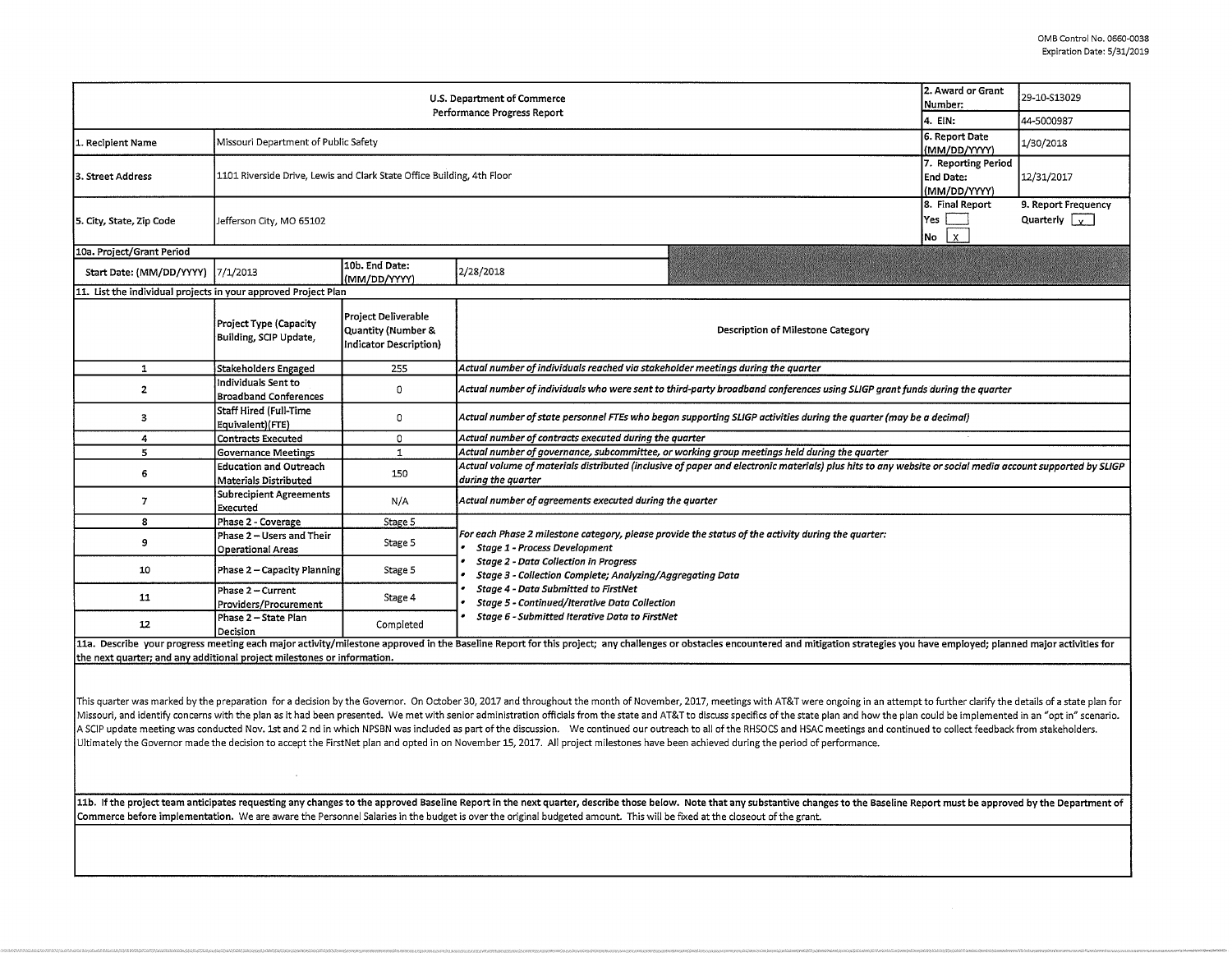**llc. Provide any other information that would be useful to NTIA as it assesses this project's progress.** 

With the adoption of the final state plan and opt-in decision by our Governor, we will be working with AT&T on NTIA allowable activities to inform the stakeholder community of the benefits of broadband in delivering public There will be extensive work to inform responders about how to maximize the network, creating cooperative policies for network usage in emergencies, and general questions about the network and its users.

**lld. Describe any success stories or best practices you have identified. Please be as specific as possible.** 

We have been successful in driving participation of the first responder community by reaching out and keeping in contact to provide status updates, solicit feedback, and report findings back to them in a timely manner. We continue to drive participation and adoption of the network by public safety.

**12. Personnel** 

12a. If the project is not fully staffed, describe how any lack of staffing may impact the project's time line and when the project will be fully staffed.

N/A

| Job Title                  | FTE%                                                                                                                                  |                                  | Project (s) Assigned                                                                                            |                      |                               |                   |                 |                                         | Change                                   |
|----------------------------|---------------------------------------------------------------------------------------------------------------------------------------|----------------------------------|-----------------------------------------------------------------------------------------------------------------|----------------------|-------------------------------|-------------------|-----------------|-----------------------------------------|------------------------------------------|
| Director / SWIC / SPOC     | 0.5                                                                                                                                   |                                  | Provide oversight and coordination for the SLIGP project                                                        |                      |                               |                   |                 |                                         | Cont. work on SLIGP                      |
| Assistant Director         | 0.5                                                                                                                                   |                                  | Provide technical support and oversight to SLIGP project<br>Cont. work on SLIGP                                 |                      |                               |                   |                 |                                         |                                          |
| Project Manager            | 1.00                                                                                                                                  |                                  | Responsible for accomplishing objectives by planning and evaluating project activities<br>Cont. work on SLIGP   |                      |                               |                   |                 |                                         |                                          |
| Ass't. Project Manager     | 1.00                                                                                                                                  |                                  | Coordinate project activities to ensure cost, schedule, and quality standards are met<br>Cont. work on SLIGP    |                      |                               |                   |                 |                                         |                                          |
| Project Specialist         | 1.00                                                                                                                                  |                                  | Provide project management support to deliver projects within budget and deadlines<br>Cont. work on SLIGP       |                      |                               |                   |                 |                                         |                                          |
| Project Specialist (Ass't) | 1.00                                                                                                                                  |                                  | Provide project management support to deliver projects within budget and deadlines<br>Cont. work on SLIGP       |                      |                               |                   |                 |                                         |                                          |
| Educ./ Outreach Coord.     | 1.00                                                                                                                                  |                                  | Responsible for coordination and implementation of public safety broadband program<br>CONT. work on SLIGP       |                      |                               |                   |                 |                                         |                                          |
| Grant Specialist           | 1.00                                                                                                                                  |                                  | Administers the grant for lifecycle process and coordinates implementation with the SWIC<br>Cont. work on SLIGP |                      |                               |                   |                 |                                         |                                          |
| Part-time Attorney         | 0.25                                                                                                                                  |                                  | Responsible for negotiating, writing, and executing agreements and contracts<br>Cont. work on SLIGP             |                      |                               |                   |                 |                                         |                                          |
| Full time Office support   | 1                                                                                                                                     |                                  | Administrative support for the public safety broadband initiative<br>Cont. work on SLIGP                        |                      |                               |                   |                 |                                         |                                          |
|                            |                                                                                                                                       |                                  |                                                                                                                 |                      |                               |                   |                 |                                         |                                          |
|                            | 13. Subcontracts (Vendors and/or Subrecipients) N/A                                                                                   |                                  |                                                                                                                 |                      |                               |                   |                 |                                         |                                          |
|                            | 13a. Subcontracts Table - Include all subcontractors. The totals from this table must equal the "Subcontracts Total" in Question 14f. |                                  |                                                                                                                 |                      |                               |                   |                 |                                         |                                          |
| Name                       |                                                                                                                                       | <b>Subcontract Purpose</b>       |                                                                                                                 | RFP/RFQ Issued (Y/N) | Contract<br>Executed<br>(Y/N) | <b>Start Date</b> | <b>End Date</b> | <b>Total Federal Funds</b><br>Allocated | <b>Total Matching Funds</b><br>Allocated |
| MACOG                      |                                                                                                                                       | Regional Stakeholder Meetings    |                                                                                                                 | v                    | Y                             | 1/1/2014          | 6/30/2015       | \$285,000,00                            | \$0.00                                   |
| MCP                        |                                                                                                                                       | SCIP Update, Content Development |                                                                                                                 | N                    | Y                             | 10/1/2014         | 6/30/2015       | \$0.00                                  | \$162,857.00                             |
| TBD.                       | Phase II Support                                                                                                                      |                                  | Contract                                                                                                        | N                    | N                             | TBD               | TBD             | \$537,042.00                            | \$120,796.00                             |
|                            | 13b. Describe any challenges encountered with vendors and/or subrecipients.                                                           |                                  |                                                                                                                 |                      |                               |                   |                 |                                         |                                          |
|                            |                                                                                                                                       |                                  |                                                                                                                 |                      |                               |                   |                 |                                         |                                          |